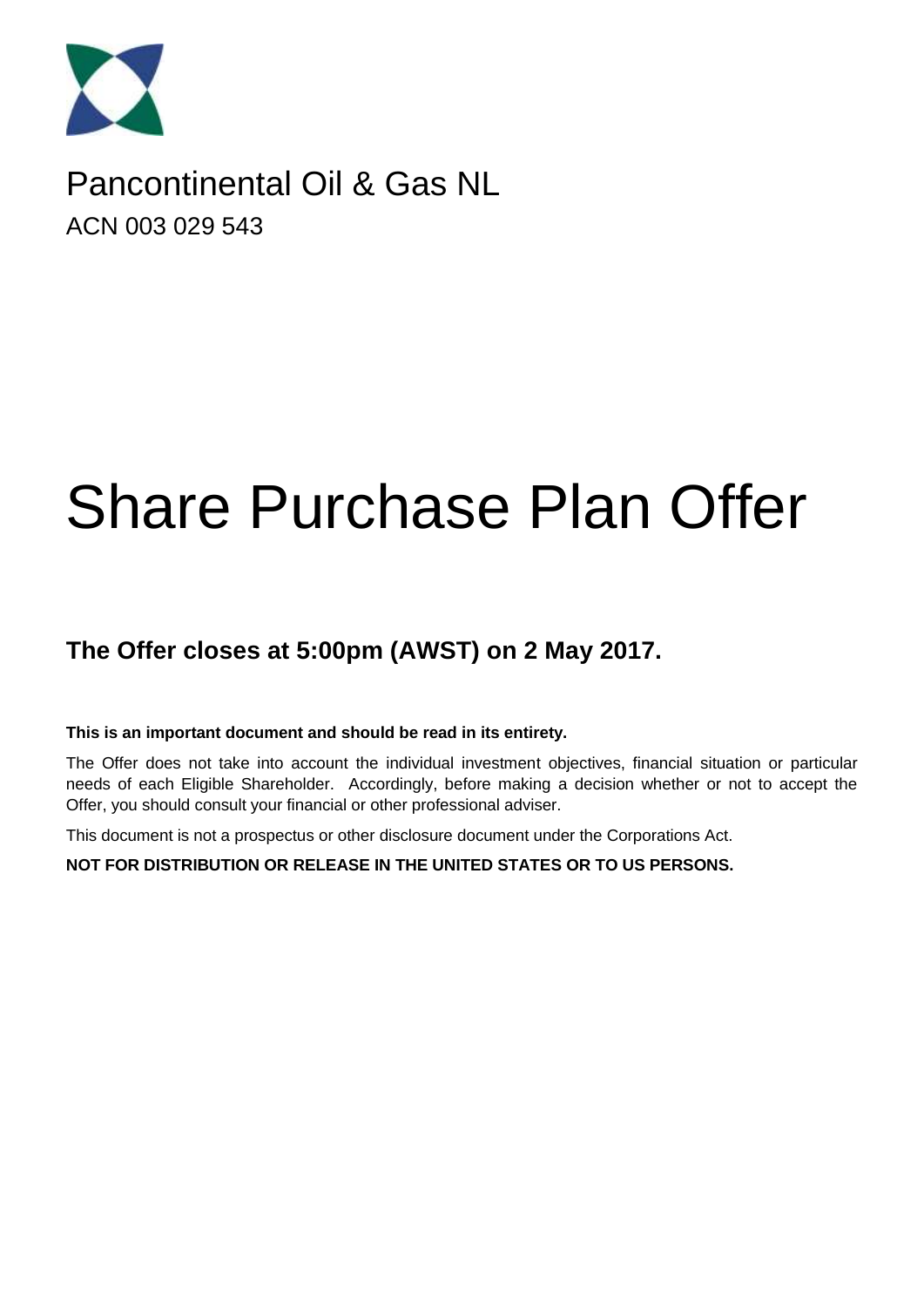# **Contents**

| Letter from the Chairman                              |   |
|-------------------------------------------------------|---|
| Key offer information                                 | 2 |
| <b>Frequently asked questions</b>                     |   |
| Terms and conditions of the Share Purchase Plan Offer |   |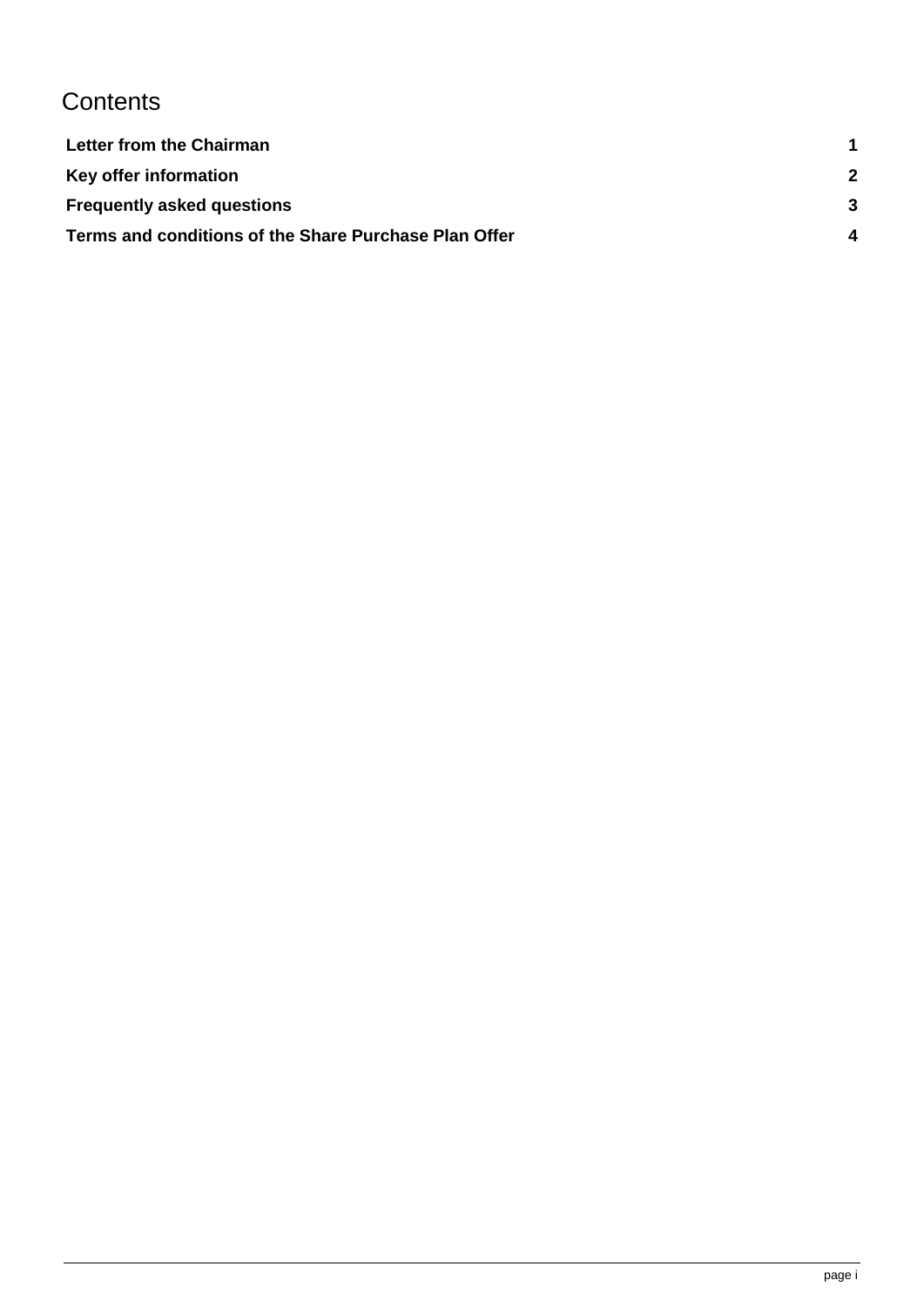# <span id="page-2-0"></span>Letter from the Chairman

18 April 2017

Dear Shareholder

#### **Pancontinental Oil & Gas NL Share Purchase Plan Offer**

On behalf of the Board, I am pleased to offer you the opportunity to apply for New Shares in Pancontinental Oil & Gas NL (**Pancontinental** or **Company**) under the Share Purchase Plan (**Offer**) which was announced on 10 April 2017. The Offer follows the placement to institutional and professional investors on 10 April 2017 raising approximately A\$600,000 before costs (**Placement**).

Shares issued under the Offer will be issued on a first come first serve basis.

The funds raised from the Placement and Offer will be used to further fund the exploration activities on the Company's existing exploration project in Namibia and new ventures (if any), namely:

- (a) costs arising in connection with the petroleum Operations, the Licence Documents, and/or the Licence Area of Namibia PEL 37;
- (b) new ventures (if any); and
- (c) general working capital and other payables.

In addition, to further strengthen the balance sheet and put the Company in a stronger position total director remuneration for all directors for the remainder of calendar year 2017 has been significantly reduced.

#### **The Offer will open on 18 April 2017 and will remain open until 5:00pm (AWST) on 2 May 2017.**

Under the Offer you can acquire up to A\$15,000 worth of New Shares without paying any brokerage or other charges.

The Offer Price is A\$0.002, being the same price paid by investors under the Placement, representing a discount circa 20% to Pancontinental's 5 day VWAP. Pancontinental is targeting raising approximately A\$1.23 million under the Offer but retains the right to accept acceptances in excess of that number or close the Offer at a lesser amount (within the limits imposed by exception 15 in Listing Rule 7.2). Pancontinental reserves the ability to scale back applications and excess funds will be returned to applicants without interest. Participation in the Offer is optional and is open to Eligible Shareholders who are holders of Shares in Pancontinental at 5:00pm (AWST) on 7 April 2017 and whose registered address is in Australia, Hong Kong or New Zealand.

Full details of the Offer and how to participate are contained in the Terms and Conditions on pages [4](#page-5-1) to 10 of this document which I encourage you to read and consider carefully.

If you have any questions, please contact the company's share registry, Advanced Share Registry Services, on (08) 9389 8033, or consult your financial or other professional adviser.

Thank you for your continued support of Pancontinental and we are confident we will unlock value for our shareholders from Namibia PEL37 and potentially other assets over the coming months.

Yours sincerely

**JE Leach** Chairman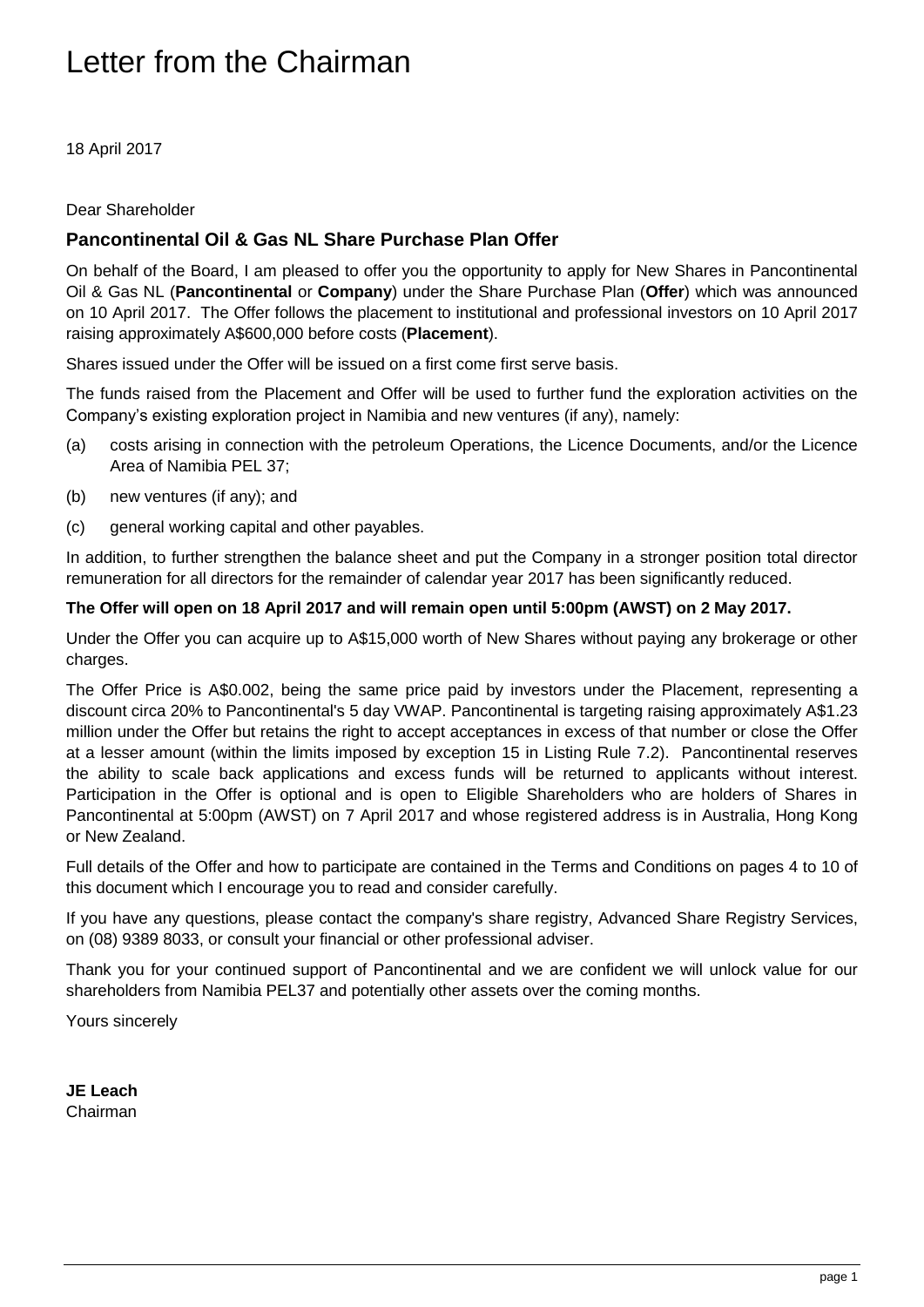# <span id="page-3-0"></span>Key offer information

### 1 Introduction

The Company is pleased to provide each Eligible Shareholder with the opportunity to subscribe for up to A\$15,000 of New Shares in Pancontinental under a share purchase plan on the Terms and Conditions set out in this document. Participation in the Offer will not incur brokerage costs.

Defined terms and abbreviations used in this document are set out in the Glossary in clause [21](#page-11-0) of the Terms and Conditions.

### 2 Key dates

| Event                                                 | <b>Date</b>                   |
|-------------------------------------------------------|-------------------------------|
| <b>Record Date</b>                                    | 5:00pm (AWST) on 7 April 2017 |
| <b>Announcement Date</b>                              | 10 April 2017                 |
| <b>Documents mailed to Eligible Shareholders</b>      | 18 April 2017                 |
| Offer opens                                           | 18 April 2017                 |
| Offer closes                                          | 5:00pm (AWST) on 2 May 2017   |
| <b>Allotment Date</b>                                 | 9 May 2017                    |
| Despatch of holding statements / confirmation advices | 9 May 2017                    |

The timetable is indicative only and Pancontinental may, subject to its obligations under the Listing Rules, at its discretion, vary any of the above dates by sending a revised timetable to ASX. The commencement of trading of New Shares on the ASX is subject to confirmation from ASX.

### 3 Important notices

The Offer contained in this document is not a recommendation to purchase Pancontinental shares. If you are in any doubt about the Offer, you should consult your financial or other professional adviser.

If you apply to participate in the Offer by making a BPAY®<sup>1</sup> payment or completing and returning the Application Form with a cheque or money order, you are accepting the risk that the market price of Shares may change between the date of the Offer and the Allotment Date. This means it is possible that, up to or after the Allotment Date, you may be able to buy Shares at a lower price than the Offer Price.

Participation in the Offer is not being offered, directly or indirectly, in the United States or to any person that is, or is acting for the account or benefit of, a US Person. This document and any related offering documents must not be mailed or otherwise transmitted or distributed in or into the United States or to any person that is, or is acting for the account or benefit of, a US Person.

#### **Hong Kong**

WARNING: The contents of this document have not been reviewed by any Hong Kong regulatory authority. You are advised to exercise caution in relation to the Offer. If you are in doubt about any contents of this document, you should obtain independent professional advice.

#### **Nominees and Custodians**

Nominees and custodians may not distribute any part of this document, and may not permit any beneficial shareholder to participate in the Offer, in any country outside Australia except, with the consent of Pancontinental, to beneficial shareholders resident in certain other countries where Pancontinental may determine it is lawful and practical to offer participation in the Offer.

#### **Announcements and share price**

Pancontinental recommends that you monitor its announcements and the Share price, which can be found on its website at [www.pancon.com.au](http://www.pancon.com.au/) and on the ASX website at [www.asx.com.au](http://www.asx.com.au/) (ASX code: PCL). The Share price can also be found in the financial pages of major Australian metropolitan newspapers.

### 4 Questions

<span id="page-3-1"></span> $\overline{a}$ 

If you have any questions in relation to the Offer or how to complete the Application Form, please call the Share Registry, Advanced Share Registry Services, on (08) 9389 8033, or consult your financial or other professional adviser.

 $1$ <sup>®</sup> Registered to BPAY Pty Limited ABN 69 079 137 518. New Zealand and Hong Kong based shareholders cannot apply using BPAY<sup>®</sup> unless they have an Australian bank account.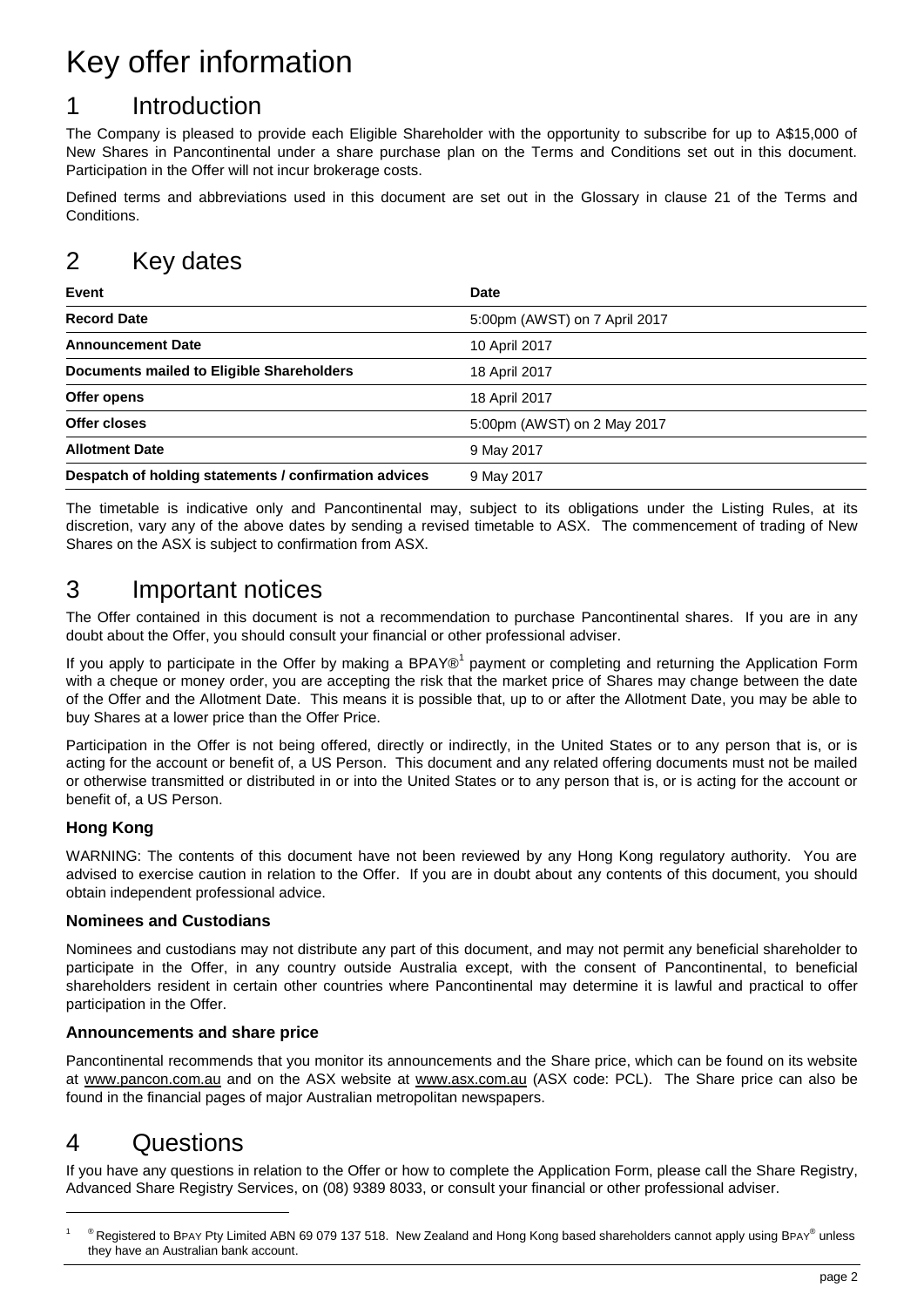# Frequently asked questions

Set out below are answers to some key questions that you may have about the Offer. This table is qualified by and should be read in conjunction with the Terms and Conditions on pages [4](#page-5-1) to [9](#page-10-0) of this document.

| <b>Question</b>                                                  | <b>Answer</b>                                                                                                                                                                                                                                                                                                                                |  |  |  |  |  |
|------------------------------------------------------------------|----------------------------------------------------------------------------------------------------------------------------------------------------------------------------------------------------------------------------------------------------------------------------------------------------------------------------------------------|--|--|--|--|--|
|                                                                  | The Offer enables Eligible Shareholders to apply to purchase up to A\$15,000 worth of fully<br>paid ordinary shares in Pancontinental at \$0.002 per Share without paying any brokerage or<br>other charges.                                                                                                                                 |  |  |  |  |  |
| What is the Offer?                                               | The Offer Price of A\$0.002 per Share is a discount of circa 20% to Pancontinental's 5 day<br>VWAP. New Shares issued under the Offer will rank equally with existing Shares as at the<br>Allotment Date, and will be able to be traded on the ASX (subject to ASX granting quotation<br>of the New Shares).                                 |  |  |  |  |  |
|                                                                  | You are eligible to participate if you fulfil the criteria set out in clause 2 of the Terms and<br>Conditions.                                                                                                                                                                                                                               |  |  |  |  |  |
| Am I eligible to<br>participate?                                 | You must have been a holder of Shares at 5:00pm (AWST) on 7 April 2017 (being the<br>Record Date) and your registered address must be in Australia, Hong Kong or New Zealand<br>for you to be eligible to participate, provided that you are not in the United States and you are<br>not, acting for the account or benefit of, a US Person. |  |  |  |  |  |
|                                                                  | If you are a nominee or custodian holding Shares on behalf of one or more beneficial holders,<br>you may also apply to purchase up to A\$15,000 worth of Shares on behalf of each beneficial<br>holder, subject to complying with the criteria set out in clause 7(b) of the Terms and<br>Conditions.                                        |  |  |  |  |  |
| Do I have to participate?                                        | Participation is optional.                                                                                                                                                                                                                                                                                                                   |  |  |  |  |  |
|                                                                  | If you do not wish to participate in the Offer, no action is required on your part.                                                                                                                                                                                                                                                          |  |  |  |  |  |
| Can I transfer my<br>entitlement to participate?                 | No, you cannot transfer your right to purchase Shares under the Offer to anyone else.                                                                                                                                                                                                                                                        |  |  |  |  |  |
|                                                                  | To apply for Shares under the Offer you can either:                                                                                                                                                                                                                                                                                          |  |  |  |  |  |
|                                                                  | Option 1: Pay by BPAY®                                                                                                                                                                                                                                                                                                                       |  |  |  |  |  |
| How do I apply?                                                  | Make payment by BPAY® as shown on the Application Form. Hong Kong and New Zealand<br>based Shareholders cannot apply using BPAY® unless they have an Australian bank<br>account.                                                                                                                                                             |  |  |  |  |  |
|                                                                  | Option 2: Pay by cheque or money order                                                                                                                                                                                                                                                                                                       |  |  |  |  |  |
|                                                                  | Complete and return the enclosed Application Form together with a cheque or money order<br>made payable to "Pancontinental Oil & Gas NL Share Purchase Plan" as shown on the<br>Application Form.                                                                                                                                            |  |  |  |  |  |
| How much will<br><b>Pancontinental raise</b><br>under the Offer? | Pancontinental is targeting raising A\$1.23 million under the Offer. It retains the right to accept<br>acceptances in excess of that number or close the Offer at a lesser amount (and in any event<br>within the limits imposed by exception 15 in Listing Rule 7.2).                                                                       |  |  |  |  |  |
| What is the maximum<br>investment for each<br>Shareholder?       | The maximum investment for each Shareholder under the Offer is A\$15,000.                                                                                                                                                                                                                                                                    |  |  |  |  |  |
|                                                                  | You may apply for a parcel of Shares under the Offer with one of the application amounts set<br>out in clause 6(b) of the Terms and Conditions.                                                                                                                                                                                              |  |  |  |  |  |
| <b>How many New Shares</b><br>will I receive?                    | In the absence of any scale back, the number of New Shares that you will receive will be<br>calculated by dividing the application amount by the Offer Price.                                                                                                                                                                                |  |  |  |  |  |
|                                                                  | If Pancontinental, in its discretion, undertakes a scale back of applications for New Shares,<br>you may receive less than the parcel of New Shares for which you have applied. Excess<br>funds will be returned to applicants without interest.                                                                                             |  |  |  |  |  |
| When will I receive my<br><b>New Shares?</b>                     | New Shares are expected to be allotted on 9 May 2017 (being the Allotment Date). Holding<br>statements will be despatched by 9 May 2017.                                                                                                                                                                                                     |  |  |  |  |  |
| When can I trade my New<br>allocated Shares?                     | Subject to confirmation from ASX, you can trade your New Shares after the Allotment Date.<br>However, given the possibility that applications may be scaled back, you should confirm your<br>holding on or after the Allotment Date before trading any New Shares you believe you have<br>acquired under the Offer.                          |  |  |  |  |  |
|                                                                  |                                                                                                                                                                                                                                                                                                                                              |  |  |  |  |  |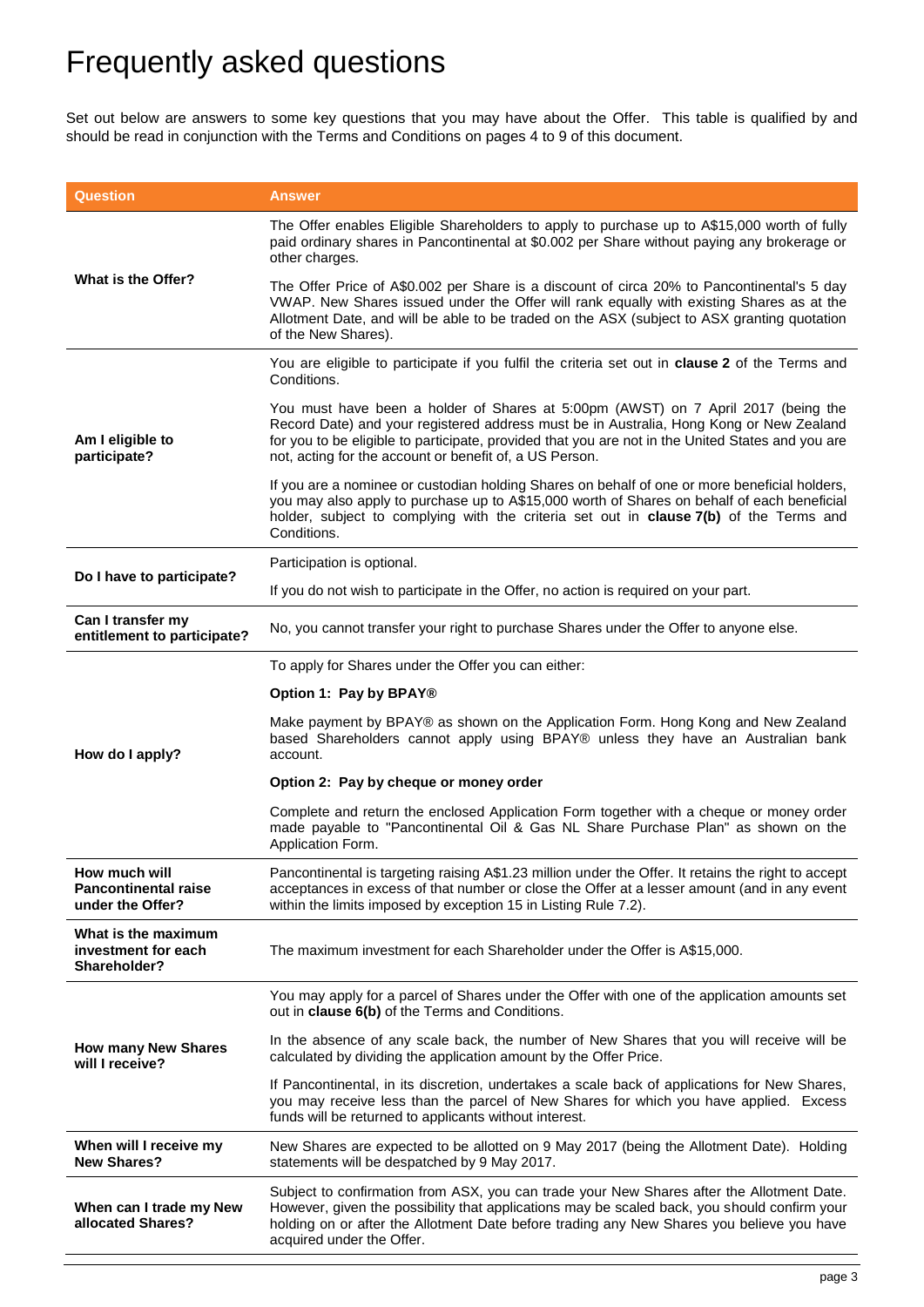# <span id="page-5-0"></span>Terms and conditions of the Share Purchase Plan Offer

### <span id="page-5-1"></span>1 Offer

The Offer entitles Eligible Shareholders to apply to purchase up to A\$15,000 worth of New Shares, subject to and in accordance with the Terms and Conditions set out below.

### 2 Eligibility to participate

- (a) You are eligible to participate in the Offer if you were a registered holder of Shares as at the Record Date with a registered address in Australia, Hong Kong or New Zealand, unless:
	- (i) you hold Shares on behalf of another person who resides outside Australia, Hong Kong or New Zealand; or
	- (ii) you are, or are acting for the account or benefit of, a US Person.
- (b) Pancontinental has determined that it is either unlawful or impracticable for holders of Shares with registered addresses in jurisdictions outside Australia, Hong Kong and New Zealand to participate in the Offer.
- <span id="page-5-2"></span>(c) If you are the only registered holder of a holding of Shares, but you receive more than one offer (for example, due to multiple registered holdings), you may only apply for one maximum parcel of New Shares.
- (d) Joint holders of Shares will be taken to be a single registered holder of Shares for the purposes of determining whether they are an Eligible Shareholder and a certification under clause  $7(a)(ix)$  $7(a)(ix)$  by one joint holder will be effective in respect of the other joint holder(s).
- (e) If you are a Custodian for a beneficiary or beneficiaries, you may apply for one maximum parcel of New Shares for each beneficiary (or if you are a Custodian for two or more joint beneficiaries, for each such holding as if it was held by a single person). Further information in relation to how Custodians may apply for New Shares is set out in clause [7\(b\).](#page-7-2)
- (f) Directors and employees of Pancontinental who hold Shares may be Eligible Shareholders.

### 3 Rights are non-renounceable

If you are an Eligible Shareholder, your rights under the Offer are personal to you and are nonrenounceable, which means that you cannot transfer your rights to another person.

### 4 Offer price

- (a) The Offer Price for each New Share is A\$0.002, representing a discount of circa 20% to Pancontinental's 5 day VWAP.
- (b) The Offer Price is fixed, regardless of any changes in the market price of Shares during the offer period.
- (c) You should note that Pancontinental's Share price may rise or fall between the date of this Offer and the date when New Shares are allotted and issued to you under the Offer. This means that the price you pay per New Share pursuant to this Offer may be either higher or lower than the Pancontinental's Share price at the time of the Offer or at the time the New Shares are issued and allotted to you under the Offer. Please refer to the information in the 'Important Notices' section about how to monitor current trading prices of Pancontinental's Shares.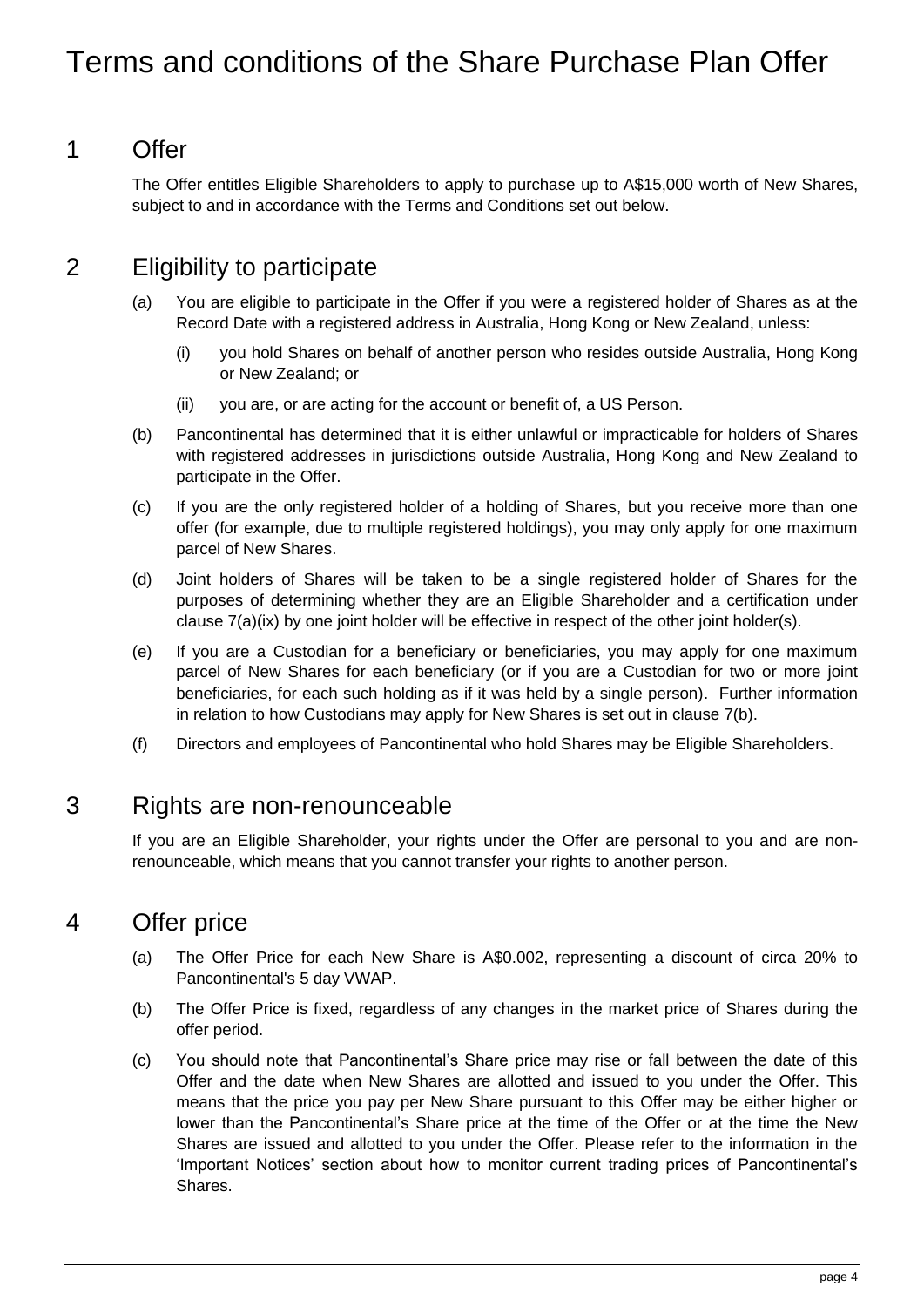### 5 Timing

 $\overline{a}$ 

- (a) The Offer opens on 18 April 2017 and closes at 5:00pm (AWST) on 2 May 2017 unless extended. Pancontinental proposes to allot New Shares on 9 May 2017 and send confirmations to Shareholders by 9 May 2017.
- (b) Pancontinental reserves the right to extend the Offer, or the proposed Allotment Date at any time by making an announcement to ASX.

### 6 Applying for New Shares

- (a) You may apply for a parcel of New Shares under the Offer with one of the application amounts set out in the table below. The maximum investment under the Offer is A\$15,000.
- (b) Subject to clause [10,](#page-8-0) the number of New Shares you will receive, at each of the available levels, is set out below:

| <b>Application amount</b> | <b>Number of New Shares</b> |  |  |  |  |  |
|---------------------------|-----------------------------|--|--|--|--|--|
| A\$1,000                  | 500,000                     |  |  |  |  |  |
| A\$2,500                  | 1,250,000                   |  |  |  |  |  |
| A\$5,000                  | 2,500,000                   |  |  |  |  |  |
| A\$10,000                 | 5,000,000                   |  |  |  |  |  |
| A\$15,000                 | 7,500,000                   |  |  |  |  |  |

- (c) You may not apply for more than A\$15,000 of Shares in aggregate under the Offer, even though you may receive more than one offer, or offers in more than one capacity, under the Offer.
- (d) If you wish to apply for New Shares under the Offer you should either:
	- (i) pay directly via BPAY® on the internet or by telephone, using the details on the Application Form (New Zealand and Hong Kong based Shareholders cannot apply using BPAY® unless they have an Australian bank account).<sup>2</sup> The Application Form does not need to be returned in this case; or
	- (ii) complete the Application Form and forward it with your payment by cheque (or money order) in Australian dollars made payable to "Pancontinental Oil & Gas NL Share Purchase Plan" to the Share Registry, at the address set out on the Application Form. A reply paid envelope is enclosed for the convenience of Australian Shareholders.
- (e) Do not forward cash. Receipts for payment will not be issued.
- (f) Funds paid via BPAY® or Application Forms (with application payments) must be received by the Share Registry by **5:00pm (AWST) on 2 May 2017**. Pancontinental may reject applications received after this time. If your cheque does not clear, your application will not be accepted and you agree to be responsible for any dishonour fees or other costs incurred.
- <span id="page-6-0"></span>(g) If your Application Form or application is incomplete, contains errors or is otherwise invalid or defective, Pancontinental may, in its sole discretion, accept, reject, correct or amend your application, issue such number of New Shares to you as it considers appropriate, refund your application money, or take any combination of these actions. Any necessary refund will be paid to you shortly after the close of the Offer. No interest will be paid on any refunded money.
- (h) You cannot withdraw or revoke your application once you have sent in an Application Form or paid via BPAY®.

<sup>2</sup> Applicants should be aware that their own financial institution may implement earlier cut off times with regards to electronic payment, and should take this into consideration when making any electronic payment. It is the responsibility of the applicant to ensure that funds submitted through BPAY are received in time.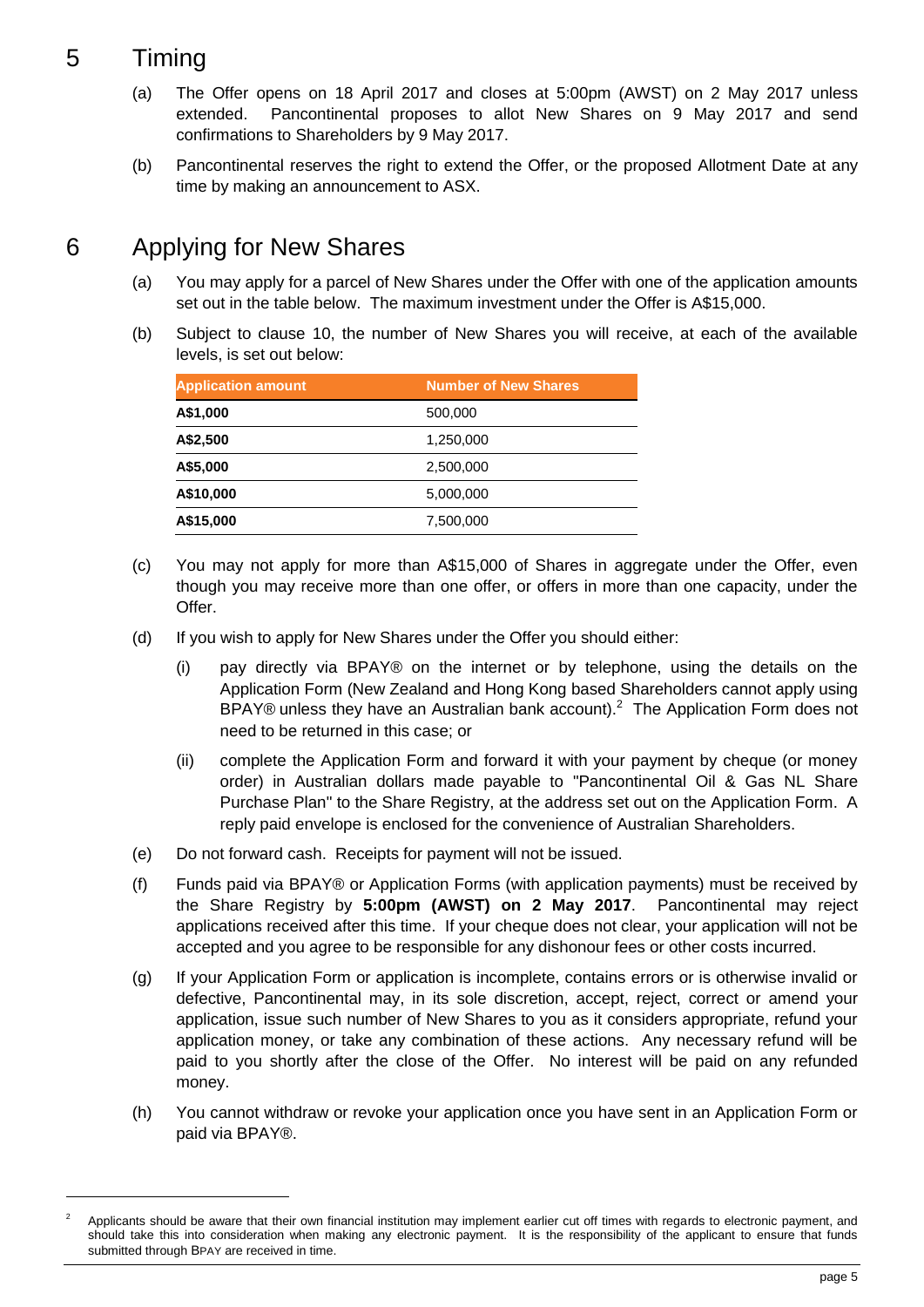### <span id="page-7-0"></span>7 Effect of making an application

- (a) If you submit a BPAY® payment or complete and return the Application Form, you:
	- (i) will be deemed to have represented and warranted that you are an Eligible Shareholder, you have read and understood these Terms and Conditions and you subscribe for New Shares in accordance with these Terms and Conditions;
	- (ii) authorise Pancontinental to correct minor errors in your Application Form and to complete the Application Form as contemplated by clause [6\(g\);](#page-6-0)
	- (iii) acknowledge that the market price of Shares may rise or fall between the date of this offer and the Allotment Date and that the Offer Price you pay for the New Shares may exceed the market price of the Shares on the Allotment Date;
	- (i) accept the risk associated with any refund that may be despatched to you at your address as shown on the Share register;
	- (ii) are responsible for any dishonour fees or other costs Pancontinental may incur in presenting a cheque for payment which is dishonoured;
	- (iii) acknowledge that in accordance with relevant New Zealand securities law, a person who, on the Record Date, was registered as a holder of Shares with a New Zealand address but who, as at the time of the Offer no longer holds Shares, is not eligible to participate in the Offer. This Offer is being made to New Zealand resident Shareholders pursuant to the *New Zealand Securities Act (Overseas Companies) Exemption Notice 2013*;
	- (iv) acknowledge that to the extent you hold Shares on behalf of another person resident outside Australia or New Zealand, it is your responsibility to ensure that any application complies with all applicable foreign laws (see the 'Important Notices' section above for further information);
	- (v) acknowledge that the New Shares have not, and will not be, registered under the US Securities Act or the securities laws of any state or other jurisdictions in the United States, or in any other jurisdiction outside Australia, and accordingly, the New Shares purchased under the Offer may not be offered, sold or otherwise transferred except in accordance with an available exemption from, or in a transaction not subject to, the registration requirements of the US Securities Act and any other applicable securities laws;
	- (vi) represent and warrant that you are not a US Person, and are not applying under the Offer for or on behalf of a US Person;
	- (vii) represent and warrant that you have not and will not send any materials relating to the Offer to any person in the United States that is, or is acting for the account or benefit of, a US Person;
	- (viii) acknowledge that you have not been provided with investment advice or financial product advice by Pancontinental or the Share Registry and have made your own enquiries before making an investment decision; and
	- (ix) certify that you have not applied for, or instructed a Custodian to apply on your behalf for, New Shares with an application price which, when aggregated with the application price for any Shares issued to you or a Custodian on your behalf under the Offer or any similar Pancontinental arrangement in the 12 months prior to your application, exceeds A\$15,000. This certification by one joint holder of Shares will be effective in respect of the other joint holder(s).
- <span id="page-7-2"></span><span id="page-7-1"></span>(b) if you are a Custodian, you certify:
	- (i) that as at the Record Date, you hold Shares directly or indirectly on behalf of one or more beneficiaries, and that those beneficiaries have instructed you to apply for New Shares;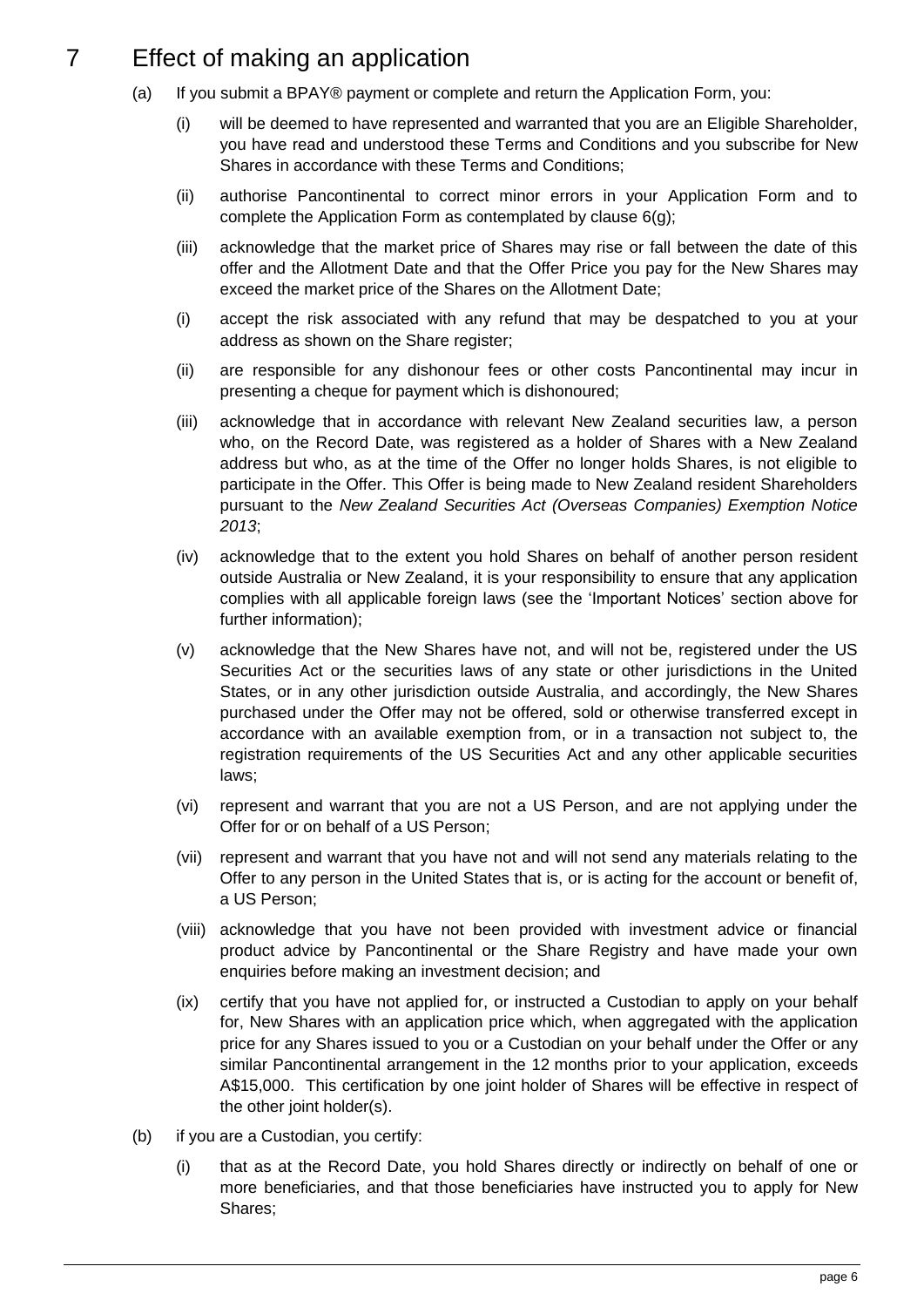- (ii) details of the number of beneficiaries who have instructed you directly or indirectly to apply for New Shares on their behalf, their names and addresses, the number of Shares you hold directly or indirectly on their behalf and the number of New Shares they have instructed you directly or indirectly to apply for are correct;
- (iii) you have not applied for New Shares directly or indirectly on behalf of any beneficiary with an application price which, when aggregated with the application price for any Shares issued to you (or any other Custodian) on behalf of that beneficiary under the Offer or any similar Pancontinental arrangement in the 12 months prior to your application, exceeds A\$15,000; and
- (iv) where you hold Shares on behalf of a beneficiary indirectly, through one or more interposed Custodians, the name and address of each interposed Custodian; and
- (v) you:
	- (A) hold an Australian Financial Services Licence that covers the provision of a custodial or depositary service (within the meaning given by section 766E of the Corporations Act) or which includes a condition requiring the holder to comply with the requirements to operate an IDPS (as defined in ASIC Class Order 13/763);
	- (B) do not hold an Australian Financial Services Licence for the provision of a custodial or depositary service as described in the Class Order and are exempt from the requirement to hold such a licence; or
	- (C) otherwise meet the definition of Custodian in the Class Order.
- <span id="page-8-1"></span>(c) Custodians wishing to participate on behalf of one or more beneficiaries should contact the Share Registry to obtain more information on how to apply and the form of certification to be given.
- (d) Please note that if you hold Shares in the capacity of a trustee or a nominee for another person but you do not hold an Australian Financial Services Licence of the kind described in clause [7\(b\)](#page-7-0) above and you are not exempt from the requirement to hold such a licence as described in the Class Order, you cannot participate for beneficiaries in the manner outlined in clause [7\(b\)](#page-7-0) above. In this case, the rules for multiple registered holdings as described in clause [2\(c\)](#page-5-2) apply.

### 8 Rights attached to the New Shares

New Shares issued under the Offer will rank equally with existing Shares and will carry the same voting rights, dividend rights and other entitlements as at the Allotment Date. Pancontinental will apply for the New Shares to be quoted on ASX.

### 9 Costs of participation

No brokerage, commissions or other transaction costs will be payable by Eligible Shareholders in respect of the application for, and allotment of, New Shares under the Offer.

### <span id="page-8-0"></span>10 Applications may be scaled back

- (a) Pancontinental may in its discretion scale back applications for New Shares to the extent and in the manner it sees fit. If there is a scale back you may receive less than the parcel of New Shares for which you have applied. Decisions made by Pancontinental regarding any scale back will be final.
- (b) If the scale back produces a fractional number of New Shares when applied to your parcel, the number of New Shares you will be allocated will be rounded down to the nearest whole number of New Shares.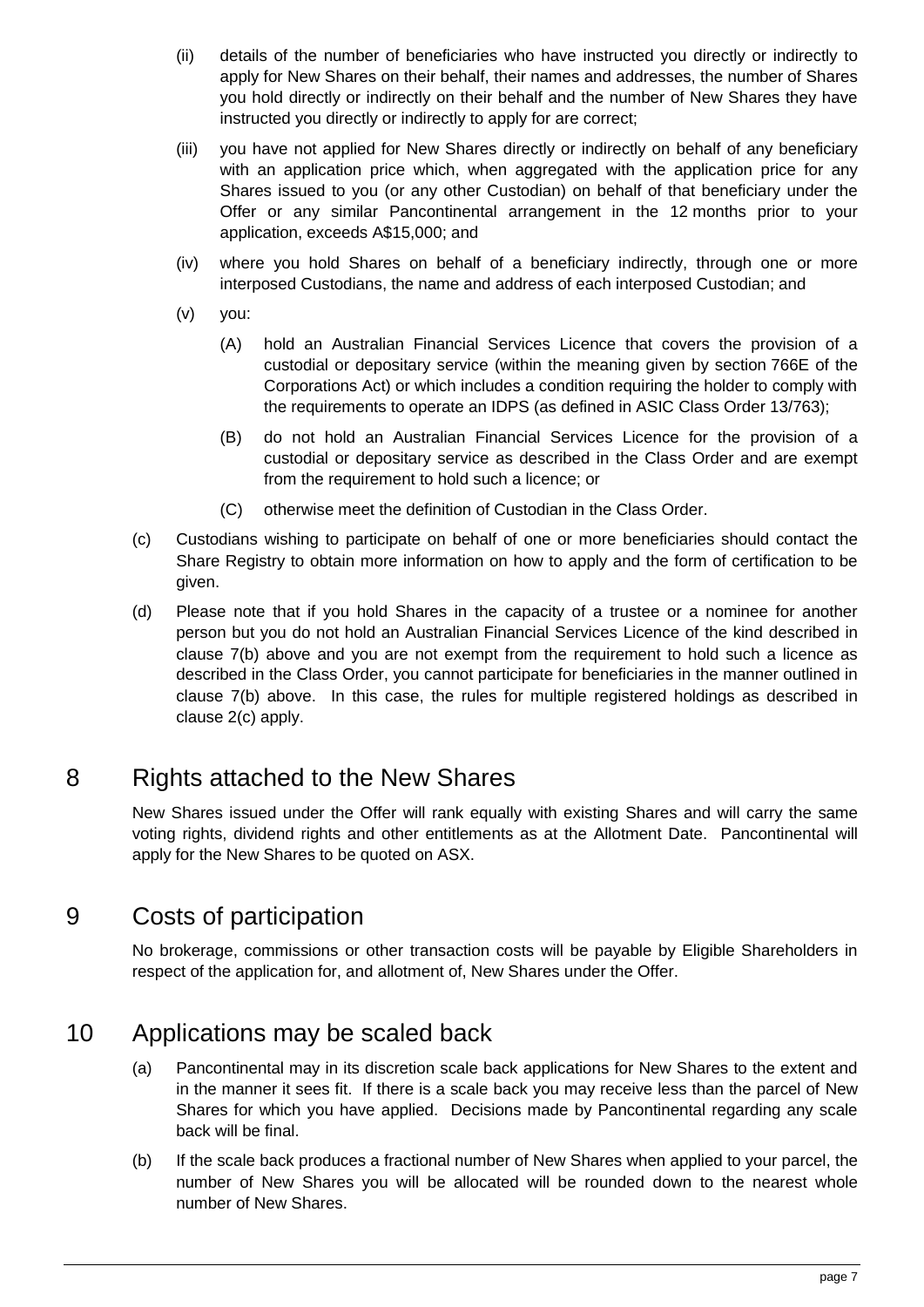(c) In the event of a scale back, the difference between the application monies received, and the number of New Shares allocated to you multiplied by the Offer Price, will be refunded by Pancontinental, without interest, following allotment.

### 11 Rejection of applications

Pancontinental may accept or reject your application for New Shares at its discretion. Allocations will be made on a "first come, first serve basis". Pancontinental may reject your application in the following circumstances (among others):

- (a) your Application Form is incorrectly completed, incomplete or otherwise determined by Pancontinental to be invalid;
- (b) you have paid less than A\$1,000 to apply for New Shares;
- (c) your cheque is dishonoured or the cheque, bank draft or money order that you enclose with your Application Form is not made out for the amount corresponding to the value of the parcel of New Shares you have applied for;
- (d) your BPAY® payment is incomplete or invalid;
- (e) it appears that you are applying to acquire New Shares with an aggregate application amount in excess of A\$15,000;
- (f) you are a Custodian and you have not provided the required documentation (refer to clause  $7(c)$ :
- (g) your Application Form or BPAY® payment is received after 5:00pm (AWST) on 2 May 2017. Late payments will be refunded or rejected, without interest, as soon as practicable following the issue of New Shares; or
- (h) Pancontinental believes you are not an Eligible Shareholder (subject to compliance with any applicable ASIC or ASX requirements).

### 12 Refunds

- (a) Refunds pursuant to the Offer may be paid under various circumstances. For example, if applications are made incorrectly the entire payment may be refunded, or if allocations are scaled back a partial refund may be made.
- (b) If a refund is made, payment will be by cheque mailed to your address as shown on Pancontinental's Share register.
- (c) You will not receive any interest on funds refunded to you.
- (d) Any refund made to you is despatched at your risk.

### 13 United States

- (a) Participation in the Offer is not being offered, directly or indirectly, in the United States or to any person that is, or is acting for the account or benefit of, a US Person. This document and any related offering documents must not be mailed or otherwise transmitted or distributed in or into the United States or to any person that is, or is acting for the account or benefit of, a US Person. Participation in the Offer, directly or indirectly, in violation of these restrictions is not permitted, and any such participation will be invalid.
- (b) This document is not an offer of securities for sale in the United States or to any person that is, or is acting for the account or benefit of, a US Person. Pancontinental's Shares have not been, and will not be, registered under the US Securities Act and may not be offered, sold or delivered, directly or indirectly, in the United States or to any person that is, or is acting for the account or benefit of, a US Person, except in accordance with an available exemption from registration.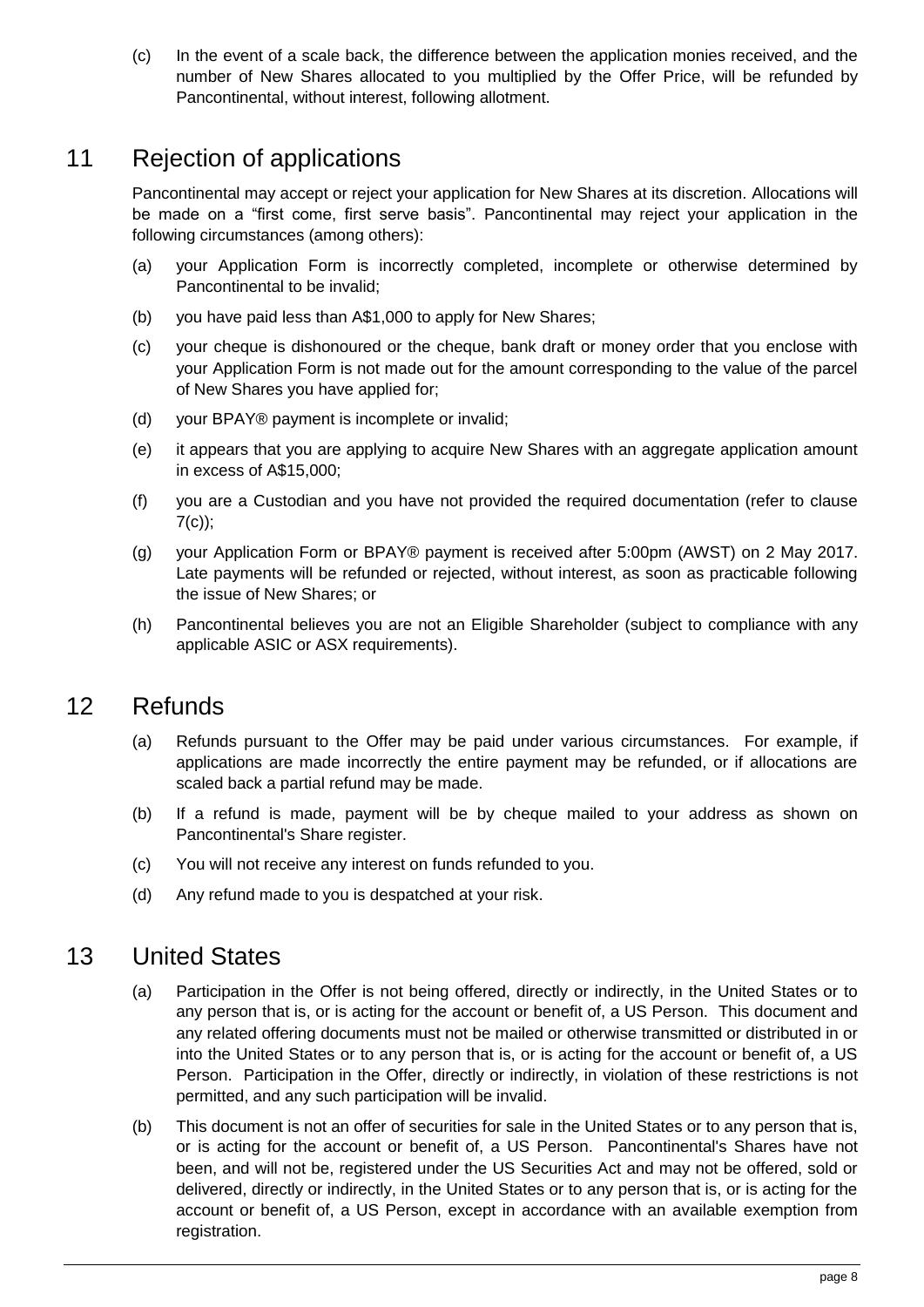(c) Because of the legal restrictions summarised above, you must not send copies of any Offer materials to any of your clients (or any other person) in the United States or to any person that is, or is acting for the account or benefit of, a US Person. Consistent with the warranties set out above, you are also advised not to submit any Application Form or make payment by BPAY® or otherwise in respect of the purchase of New Shares under the Offer on behalf of any of your clients (or any other person) in the United States or that is, or is acting for the account or benefit of, a US Person. Failure to comply with these restrictions may result in violations of applicable securities laws.

### 14 Dispute resolution

Pancontinental reserves the right to settle in any manner it thinks fit, any difficulties, anomalies or disputes which may arise in connection with or by reason of the operation of the Offer and the decision of Pancontinental will be conclusive and binding on all Shareholders and other persons to whom the determination relates.

#### 15 Waiver, amendment, suspension and termination

- (a) Pancontinental may, in its discretion, waive compliance with any provision of these Terms and Conditions, amend or vary these Terms and Conditions or suspend, withdraw or terminate the Offer at any time. Any such waiver, amendment, variation, suspension, withdrawal or termination will be binding on all Eligible Shareholders even where Pancontinental does not notify you of the event.
- (b) Pancontinental is not liable for loss, cost or expense arising out of any exercise of its discretions under these Terms and Conditions.

#### 16 ASIC relief

- (a) The Offer is made in accordance with the Class Order. The Class Order grants relief from the requirement to prepare a prospectus for the offer of New Shares up to A\$15,000 under the Offer, subject to certain terms and conditions.
- (b) In accordance with the terms of the Class Order, on 18 April 2017 Pancontinental gave a notice to ASX that complies with section 708A(6) of the Corporations Act.

#### 17 Governing law

These Terms and Conditions are governed by the laws in force in Western Australia.

#### 18 Binding terms

By accepting the offer to purchase New Shares under the Offer, you agree to be bound by these Terms and Conditions and the constitution of Pancontinental.

### <span id="page-10-0"></span>19 No underwriting

The Offer is not currently underwritten. However, the Directors reserve the right to obtain an underwriter at any stage in accordance with the Corporations Act and the Listing Rules. Pancontinental reserves the right to place any shortfall under the Offer in accordance with its share issue capacity under the Listing Rules.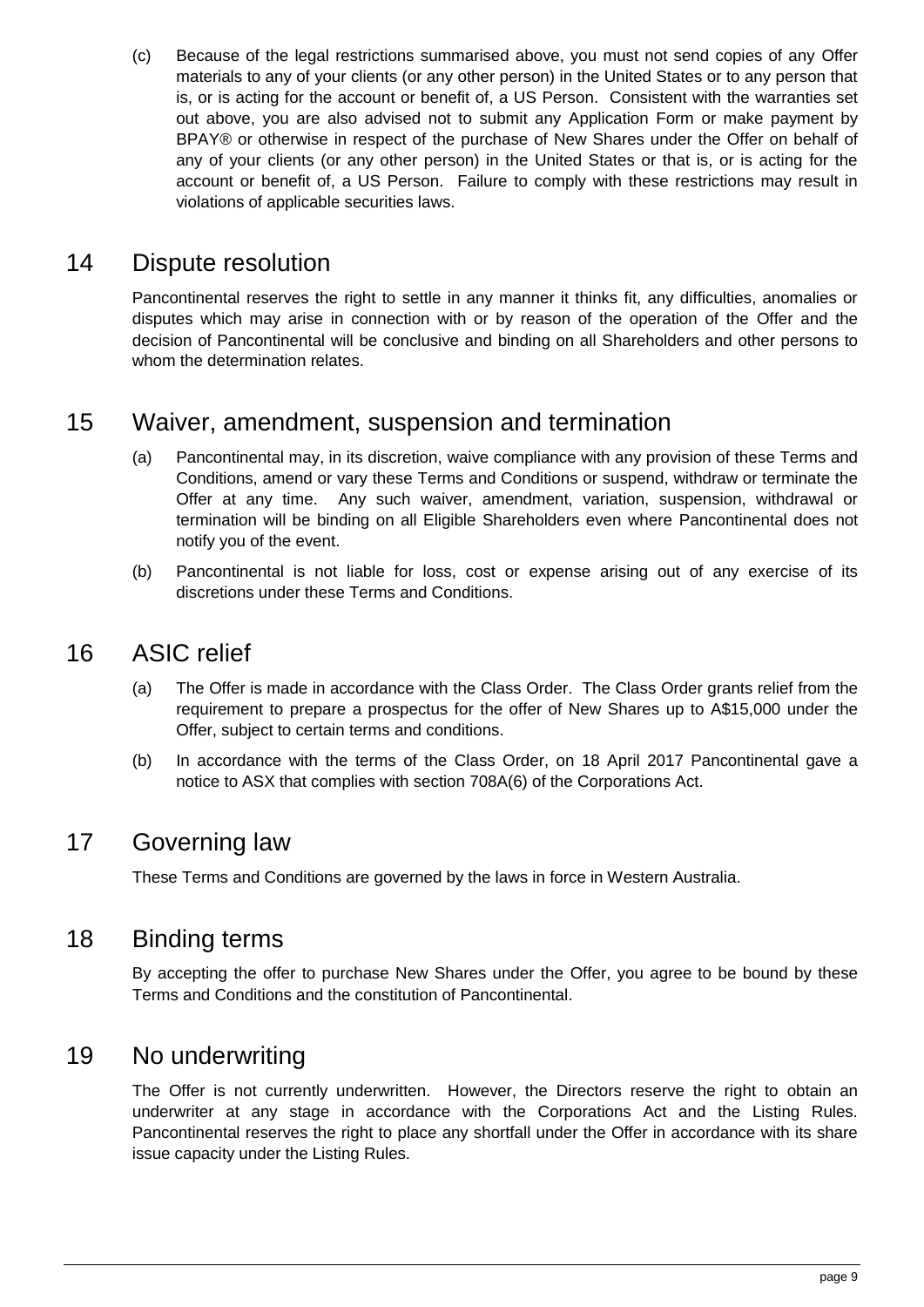### 20 Right to withdraw

Pancontinental reserves the right to withdraw the Offer at any time.

# <span id="page-11-0"></span>21 Glossary

In this document, the following terms have these meanings:

| <b>Definition</b>                | <b>Meaning</b>                                                                                                               |
|----------------------------------|------------------------------------------------------------------------------------------------------------------------------|
| <b>Allotment Date</b>            | The date the New Shares are allotted, expected to be 9 May 2017.                                                             |
| <b>Application Form</b>          | The application form which accompanies this Share Purchase Plan Offer.                                                       |
| <b>ASIC</b>                      | Australian Securities and Investments Commission.                                                                            |
| <b>ASX</b>                       | ASX Limited or the Australian Securities Exchange, as the context requires.                                                  |
| <b>AWST</b>                      | Australian Western Standard Time.                                                                                            |
| <b>Class Order</b>               | ASIC class order CO 09/425.                                                                                                  |
| <b>Corporations Act</b>          | Corporations Act 2001 (Cth).                                                                                                 |
| <b>Custodian</b>                 | The meaning given in the Class Order.                                                                                        |
| <b>Eligible Shareholder</b>      | A person who is eligible to participate in the Offer in accordance with<br>clause 2 of the Terms and Conditions.             |
| <b>Listing Rules</b>             | The official listing rules of the ASX.                                                                                       |
| <b>New Shares</b>                | The Shares offered in the Share Purchase Plan Offer.                                                                         |
| <b>Offer</b>                     | The offer of New Shares in the Share Purchase Plan Offer.                                                                    |
| <b>Offer Price</b>               | A\$0.002 per New Share.                                                                                                      |
| <b>Pancontinental</b>            | Pancontinental Oil & Gas NL ACN 003 029 543.                                                                                 |
| <b>Placement</b>                 | The Company's placement to institutional and professional investors which<br>raised approximately A\$600,000 (before costs). |
| <b>Record Date</b>               | The date for determining a Shareholder's eligibility to participate under the<br>Offer, being 5:00pm (AWST) on 7 April 2017. |
| <b>Share Purchase Plan Offer</b> | This document.                                                                                                               |
| <b>Share Registry</b>            | Advanced Share Registry Services Ltd ACN 127 175 946.                                                                        |
| <b>Shares</b>                    | Fully paid ordinary shares in Pancontinental.                                                                                |
| <b>Terms and Conditions</b>      | The terms and conditions of the Offer set out on pages 4 to 10 of this Share<br>Purchase Plan Offer.                         |
| <b>US Person</b>                 | A "U.S. person" as defined in Regulation S under the US Securities Act.                                                      |
| <b>US Securities Act</b>         | US Securities Act of 1933, as amended.                                                                                       |
| <b>VWAP</b>                      | Volume weighted average price.                                                                                               |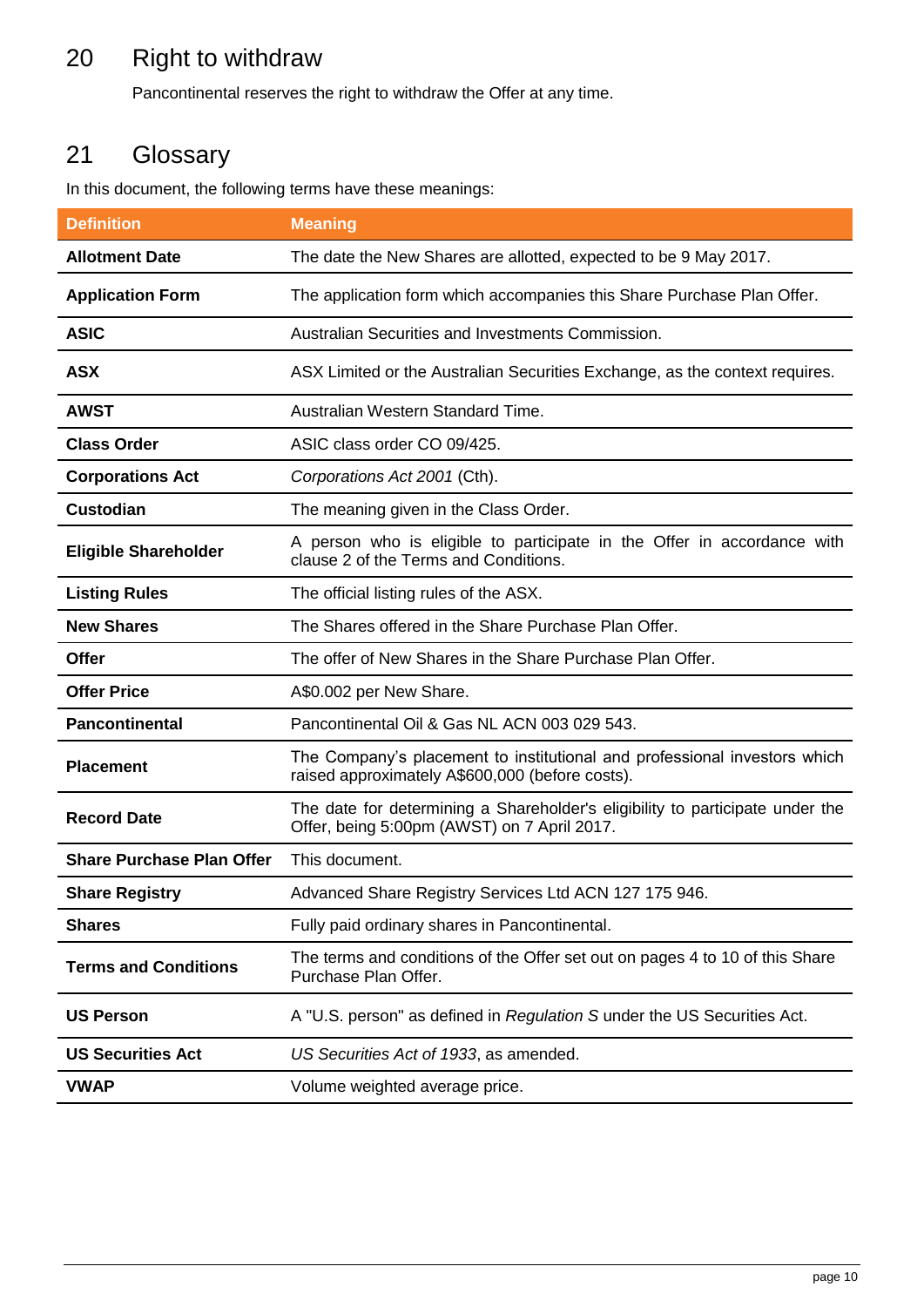

### **PANCONTINENTAL OIL & GAS NL**

ACN 003 029 543

Tel: (61 8) 9389 8033 Fax: (61 8) 9389 7871

**Investor Website:** www.advancedshare.com.au

For your security keep your SRN/HIN confidential

#### **SHARE PURCHASE PLAN APPLICATION FORM**

#### **IMPORTANT:**

#### **This personalised form can only be used in relation to the security holding represented by the SRN or HIN printed above. This is an important document which requires your immediate attention. If you are in any doubt as to how to deal with this form please consult your financial or other professional adviser.**

Pursuant to the terms and conditions of the Pancontinental Oil & Gas NL Share Purchase Plan (**SPP**) contained in the offer document sent to Pancontinental Oil & Gas NL (**Company**) securityholders on 18 April 2017 (**Offer Document**), the Company is offering eligible securityholders the opportunity to purchase fully paid ordinary shares in the Company (**Shares**) up to a maximum value of A\$15,000 per eligible securityholder, subject to a minimum application of A\$1,000.

#### **If you do not wish to purchase additional shares under this offer there is no need to take action.**

By making your payment, you agree to be bound by the constitution of the Company and agree that the submission of this payment constitutes an irrevocable offer to you by the Company to subscribe for Shares on the terms of Offer Document. In addition, by submitting the slip below you certify that the aggregate of the application price paid by you for:

- the Shares the subject of the slip below; and
- any other Shares and interests in the class applied for by you under the SPP or any similar arrangement in the 12 months prior to the date of submission of the slip below, does not exceed \$15,000.00.

#### **METHOD OF ACCEPTANCE**

You can apply for Shares and make your payment utilising one of the payment options detailed overleaf.

The Company may make determinations in any manner it thinks fit, in relation to any difficulties, anomalies or disputes which may arise in connection with or by reason of the operation of the SPP whether generally or in relation to any participant or application. Any determinations by the Company will be conclusive and binding on all eligible securityholders and other persons to whom the determination relates. The Company reserves the right to waive strict compliance with any provision of the terms and conditions of the SPP, to amend or vary those terms and conditions and to suspend or terminate the SPP at any time. Any such amendment, variation, suspension or termination will be binding on all eligible securityholders even where the Company does not notify you of that event.

#### **This offer is Non-Renounceable - no signature is required Applications can only be accepted in the name printed on this form**

| <b>Please see overleaf for Payment Options</b>                                                     |           |                                         |           |                                         |                                                                                                                         |                                     |           |                                          |
|----------------------------------------------------------------------------------------------------|-----------|-----------------------------------------|-----------|-----------------------------------------|-------------------------------------------------------------------------------------------------------------------------|-------------------------------------|-----------|------------------------------------------|
| <b>PAY</b>                                                                                         |           |                                         |           |                                         | You can pay by BPAY®. If you choose to pay by BPAY®, you do<br>not need to return this Entitlement and Acceptance Form. |                                     |           |                                          |
| I wish to purchase:                                                                                |           |                                         |           |                                         |                                                                                                                         |                                     |           |                                          |
| Offer A                                                                                            |           | Offer B                                 |           | Offer C                                 |                                                                                                                         | Offer D                             |           | Offer E                                  |
|                                                                                                    | <b>OR</b> |                                         | <b>OR</b> |                                         | <b>OR</b>                                                                                                               |                                     | <b>OR</b> |                                          |
| \$1,000<br>(500,000 shares)                                                                        |           | \$2,500<br>$(1,250,000 \text{ shares})$ |           | \$5,000<br>$(2,500,000 \text{ shares})$ |                                                                                                                         | \$10,000<br>$(5,000,000 \; shares)$ |           | \$15,000<br>$(7,500,000 \text{ shares})$ |
| These share amounts may be subject to scale back in accordance with terms of the Offer Document.   |           |                                         |           |                                         |                                                                                                                         |                                     |           |                                          |
| Payment details – Please note that funds are unable to be directly debited from your bank account: |           |                                         |           |                                         |                                                                                                                         |                                     |           |                                          |
| <b>Drawer</b>                                                                                      |           | <b>Cheque number</b>                    |           | <b>Branch or BSB</b>                    |                                                                                                                         | <b>Account number</b>               |           | Amount                                   |
|                                                                                                    |           |                                         |           |                                         |                                                                                                                         |                                     |           | A\$                                      |
| Make your cheque or bank draft payable to "Pancontinental Oil & Gas NL Share Purchase Plan"        |           |                                         |           |                                         |                                                                                                                         |                                     |           |                                          |

**Contact Details**

Please provide your contact details in case we need to speak to you about this slip

#### **Name of contact person Contact person's daytime telephone number**